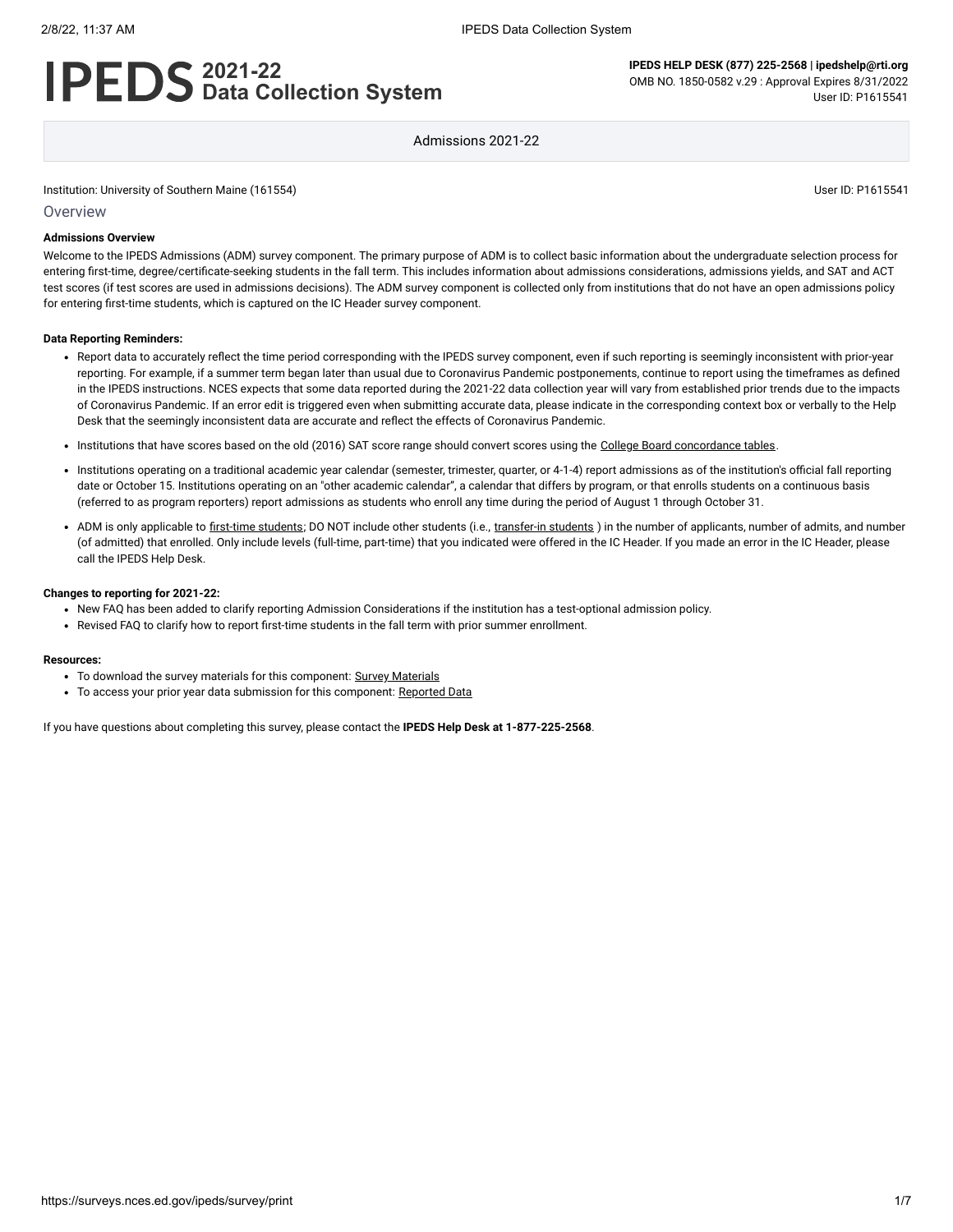#### Admissions Considerations

**[1. Please select the option that best describes how your institution used any of the following data in its undergraduate selection process for the fall 2021 first-time](javascript:openglossary(241)) student cohort. (If your institution has changed its admissions considerations for the fall 2022 first-time student cohort, you may indicate such changes in the context box immediately following this section).**

| <b>Admission Considerations</b>                                                                                                                                                                                                                                                                 | Required       | Considered<br>but not<br>required | Recommended    | Neither<br>Required nor<br>Recommended |
|-------------------------------------------------------------------------------------------------------------------------------------------------------------------------------------------------------------------------------------------------------------------------------------------------|----------------|-----------------------------------|----------------|----------------------------------------|
| Secondary school GPA                                                                                                                                                                                                                                                                            | $\circ$        | O                                 | $\circ$        | $\circledcirc$                         |
| Secondary school rank                                                                                                                                                                                                                                                                           | $\circ$        | O                                 | $\circledcirc$ | O                                      |
| Secondary school record                                                                                                                                                                                                                                                                         | $\circledcirc$ | O                                 | O              | O                                      |
| Completion of college-preparatory program                                                                                                                                                                                                                                                       | $\circ$        | O                                 | $\bullet$      | $\circ$                                |
| Recommendations                                                                                                                                                                                                                                                                                 | $\bullet$      | O                                 | $\circ$        | O                                      |
| Formal demonstration of competencies (e.g., portfolios, certificates of mastery, assessment<br>instruments)                                                                                                                                                                                     |                | $\circ$                           | $\circ$        | $\odot$                                |
| Admission test scores                                                                                                                                                                                                                                                                           |                |                                   |                |                                        |
| SAT / ACT                                                                                                                                                                                                                                                                                       | $\bullet$      | $\circ$                           | O              | O                                      |
| Other Test (ATB, Wonderlic, WISC-III, etc.)<br>Note: If this is the only requirement other than a diploma or equivalent, and few students are<br>not admitted due to this test, your institution is open enrollment. Please contact the Help Desk<br>to correct your response to this question. | $\circ$        | $\circ$                           | О              | $\bullet$                              |
| <b>TOEFL</b> (Test of English as a Foreign Language)                                                                                                                                                                                                                                            | $\odot$        | O                                 | O              | O                                      |

You may use the box below to provide additional context for the data you have reported above. Context notes will be posted on the College Navigator website. Therefore, you should write all context notes using proper grammar (e.g., complete sentences with punctuation) and common language that can be easily understood by students and parents (e.g., spell out acronyms).

USM requires the submission of SAT/ACT scores for the Undergraduate Nursing degree program. SAT/ACT scores are not required for any other degree program within the university. The university must answer this question as "Required" as the other options are NOT TRUE for the Nursing degree program.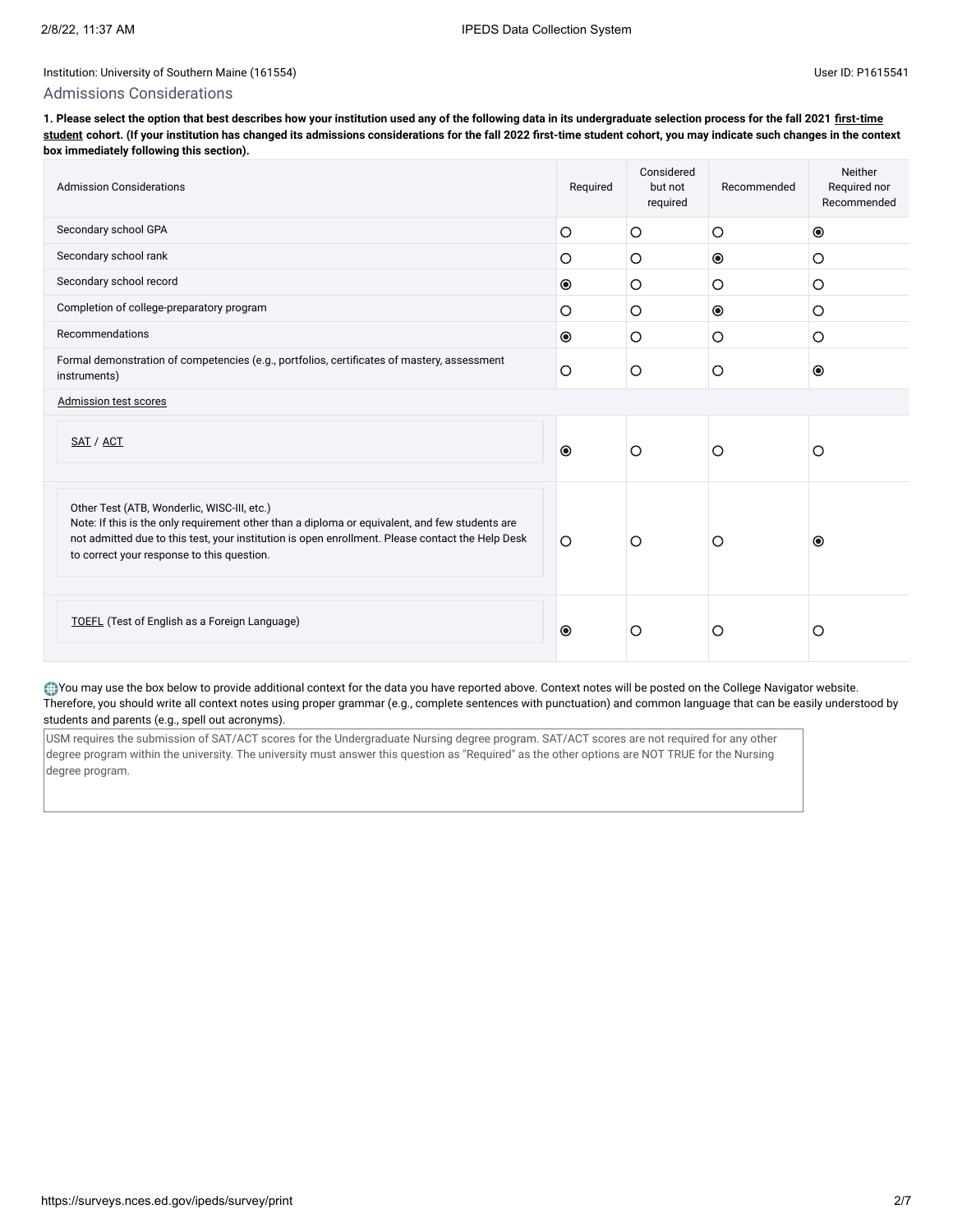#### Selection Process - A/A/E

**2. Provide the number of [first-time](javascript:openglossary(241)), [degree/certificate-seeking](javascript:openglossary(171)) undergraduate students who applied, who were admitted, and who enrolled (either full- or part-time) at your institution for Fall 2021. Include [early decision,](javascript:openglossary(705)) [early action](javascript:openglossary(703)), and students who began studies during the summer prior to Fall 2021.**

Remember that this question applies only to first-time, degree/certificate-seeking undergraduates. Do not include any other students in these totals. Report admitted students who enrolled in the summer ONLY IF they remained enrolled into the fall.

Only include levels that you indicated were offered in the IC Header. If you made an error in the IC Header, please remember to fix the error next year.

|                                                        | Men   | Women           | Total |
|--------------------------------------------------------|-------|-----------------|-------|
| Number of applicants                                   | 2,039 | 3,358           | 5,397 |
| Number of admissions                                   | 1,693 | 3,002           | 4,695 |
| Number (of admitted) that enrolled full-time           | 325   | 536             | 861   |
| Number (of admitted) that enrolled part-time           | 18    | 16 <sub>1</sub> | 34    |
| Total enrolled full-time and part-time                 | 343   | 552             | 895   |
| Percent of admissions enrolled full-time and part-time | 20    | 18              | 19    |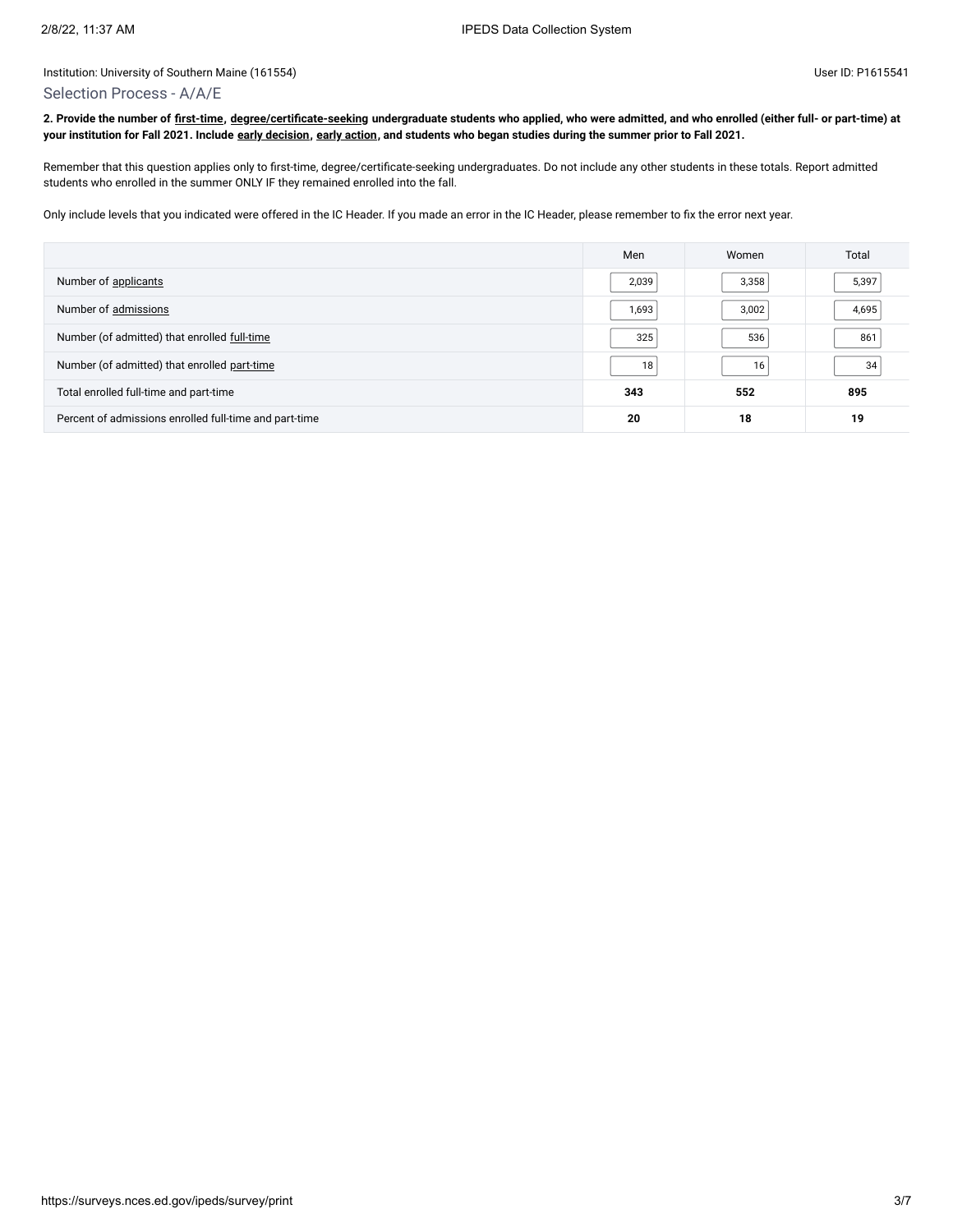Selection Process - Test Scores

#### **3. Provide data for Fall 2021. Include new students admitted the summer prior to Fall 2021.**

| Number of enrolled students that submitted SAT scores  | 163 |
|--------------------------------------------------------|-----|
| Percent of enrolled students that submitted SAT scores | 18  |
| Number of enrolled students that submitted ACT scores  |     |
| Percent of enrolled students that submitted ACT scores |     |

|                                        | 25th Percentile | 75th Percentile |
|----------------------------------------|-----------------|-----------------|
| SAT Evidence-Based Reading and Writing | 510             | 630             |
| SAT Math                               | 485             | 600             |
|                                        |                 |                 |
| <b>ACT Composite</b>                   | 19              | 24              |
| <b>ACT English</b>                     | 20              | 25              |
| <b>ACT Math</b>                        |                 | 21              |

You may use the box below to provide additional context for the data you have reported above. Context notes will be posted on the College Navigator website. Therefore, you should write all context notes using proper grammar (e.g., complete sentences with punctuation) and common language that can be easily understood by students and parents (e.g., spell out acronyms).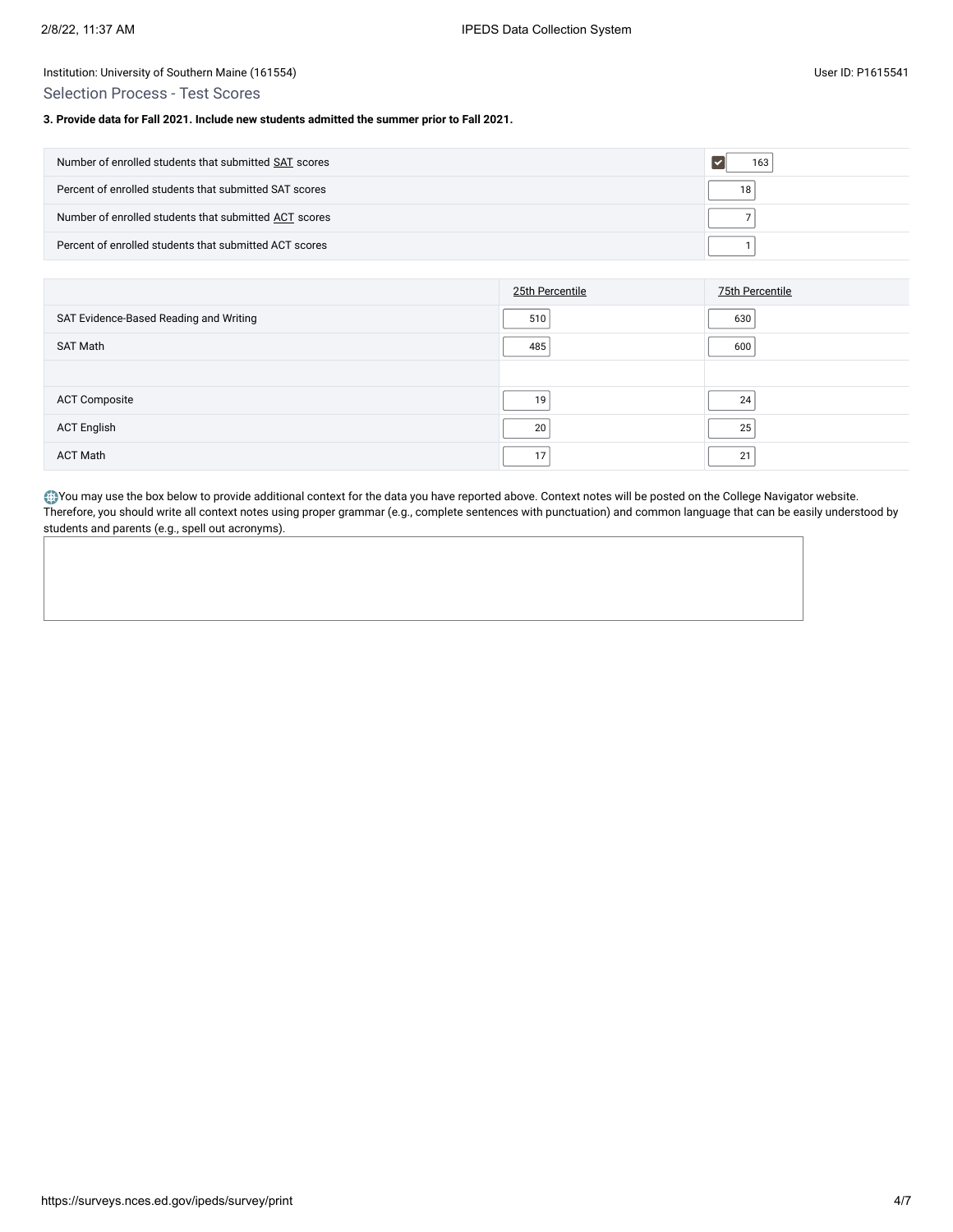# Prepared by

## **Prepared by**

Reporting Reminders:

- The name of the preparer is being collected so that we can follow up with the appropriate person in the event that there are questions concerning the data.
- The Keyholder will be copied on all email correspondence to other preparers.
- The time it took to prepare this component is being collected so that we can continue to improve our estimate of the reporting burden associated with IPEDS.
- Please include in your estimate the time it took for you to review instructions, query and search data sources, complete and review the component, and submit the data through the Data Collection System.
- Thank you for your assistance.

| This survey component was prepared by: |                             |  |                          |  |                   |  |
|----------------------------------------|-----------------------------|--|--------------------------|--|-------------------|--|
| $_{\odot}$                             | Keyholder                   |  | <b>SFA Contact</b>       |  | <b>HR Contact</b> |  |
|                                        | <b>Finance Contact</b>      |  | Academic Library Contact |  | Other             |  |
| Name:   Patricia K Davis               |                             |  |                          |  |                   |  |
|                                        | Email:   patdavis@maine.edu |  |                          |  |                   |  |
|                                        |                             |  |                          |  |                   |  |

How many staff from your institution only were involved in the data collection and reporting process of this survey component?

2.00 Number of Staff (including yourself)

How many hours did you and others from your institution only spend on each of the steps below when responding to this survey component? Exclude the hours spent collecting data for state and other reporting purposes.

| Staff member  | <b>Collecting Data Needed</b> | Revising Data to Match<br><b>IPEDS Requirements</b> | <b>Entering Data</b> | Revising and Locking Data |
|---------------|-------------------------------|-----------------------------------------------------|----------------------|---------------------------|
| Your office   | 5.00                          | 2.00                                                | 0.50                 | hours                     |
|               | hours                         | hours                                               | hours                | .00 <sub>1</sub>          |
| Other offices | 0.00                          | 0.00                                                | 0.00                 | 0.00                      |
|               | hours                         | hours                                               | hours                | hours                     |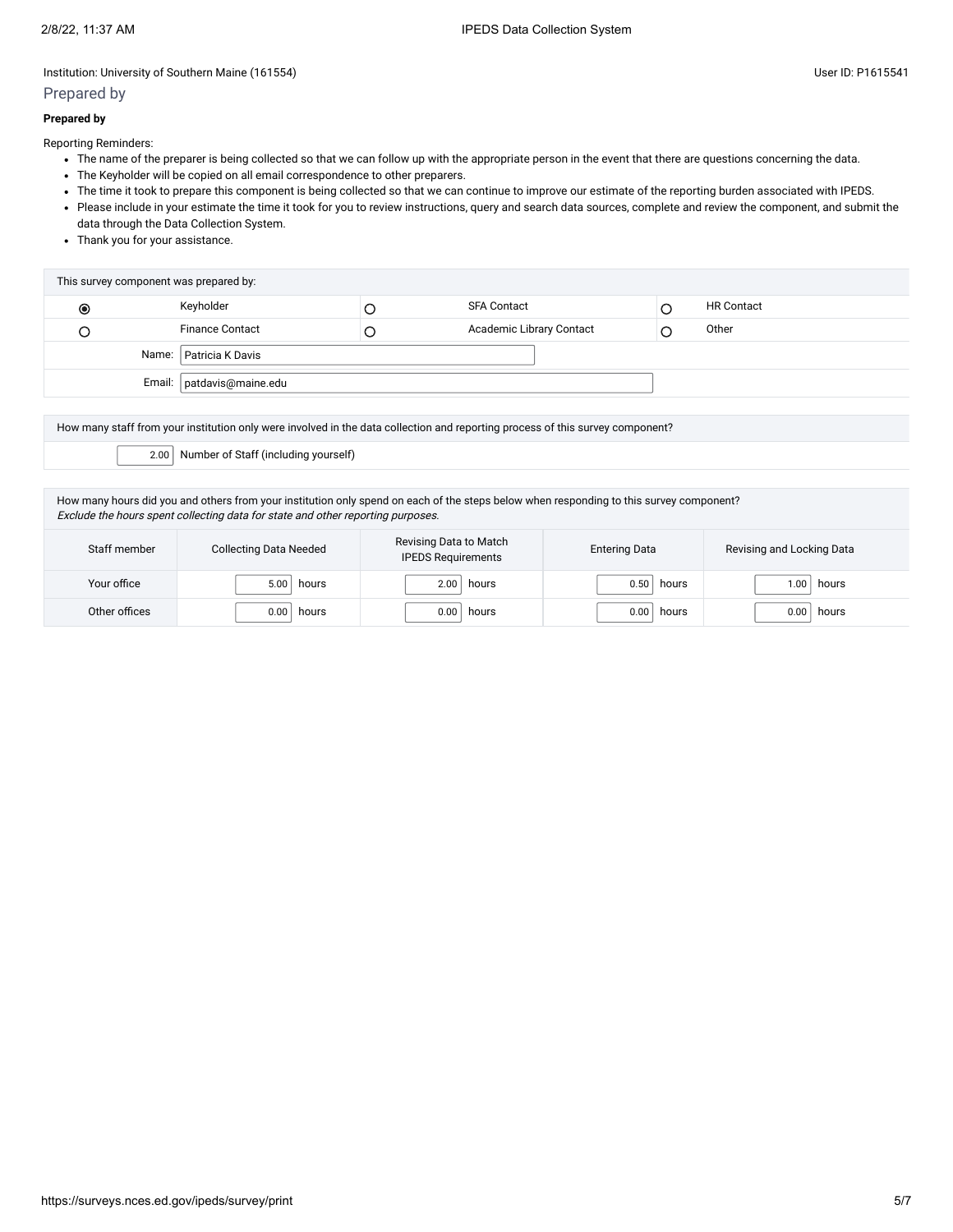## Summary

## **Admissions Component Summary**

IPEDS collects important information regarding your institution. All data reported in IPEDS survey components become available in the IPEDS Data Center and appear as aggregated data in various Department of Education reports. Additionally, some of the reported data appears specifically for your institution through the College Navigator website and is included in your institution's Data Feedback Report (DFR). The purpose of this summary is to provide you an opportunity to view some of the data that, when accepted through the IPEDS quality control process, will appear on the College Navigator website and/or your DFR. College Navigator is updated approximately three months after the data collection period closes and Data Feedback Reports will be available through the Data [Center](https://nces.ed.gov/ipeds/use-the-data) and sent to your institution's CEO in November 2021.

Please review your data for accuracy. If you have questions about the data displayed below after reviewing the data reported on the survey screens, please contact the IPEDS Help Desk at: 1-877-225-2568 or [ipedshelp@rti.org.](mailto:ipedshelp@rti.org)

| <b>ADMISSIONS INFORMATION</b>    |                               |                                                                                            |                                     |                                                                    |        |  |  |
|----------------------------------|-------------------------------|--------------------------------------------------------------------------------------------|-------------------------------------|--------------------------------------------------------------------|--------|--|--|
| Undergraduate Admissions         |                               | Total                                                                                      |                                     | Male                                                               | Female |  |  |
|                                  | Number of applicants          | 5,397                                                                                      | 2,039                               |                                                                    | 3,358  |  |  |
|                                  | Percent admitted              | 87%                                                                                        | 83%                                 |                                                                    | 89%    |  |  |
|                                  | Percent admitted who enrolled | 19%                                                                                        |                                     | 20%                                                                | 18%    |  |  |
| <b>Admissions Considerations</b> |                               | Required                                                                                   | Recommended                         |                                                                    |        |  |  |
|                                  |                               | Secondary school record<br>Recommendations<br>Admission test scores (SAT/ACT)<br>language) | TOEFL (Test of English as a Foreign | Secondary school rank<br>Completion of college-preparatory program |        |  |  |

| <b>Test Scores</b> |                                        | # Submitting Scores         | % Submitting Scores         |  |
|--------------------|----------------------------------------|-----------------------------|-----------------------------|--|
|                    | <b>SAT</b>                             | 163                         | 18%                         |  |
|                    | <b>ACT</b>                             |                             | $1\%$                       |  |
|                    |                                        | 25 <sup>th</sup> Percentile | 75 <sup>th</sup> Percentile |  |
|                    | SAT Evidence-Based Reading and Writing | 510                         | 630                         |  |
|                    | <b>SAT Math</b>                        | 485                         | 600                         |  |
|                    |                                        |                             |                             |  |
|                    | <b>ACT Composite</b>                   | 19                          | 24                          |  |
|                    | <b>ACT English</b>                     | 20                          | 25                          |  |
|                    | <b>ACT Math</b>                        | 17                          | 21                          |  |
|                    |                                        |                             |                             |  |